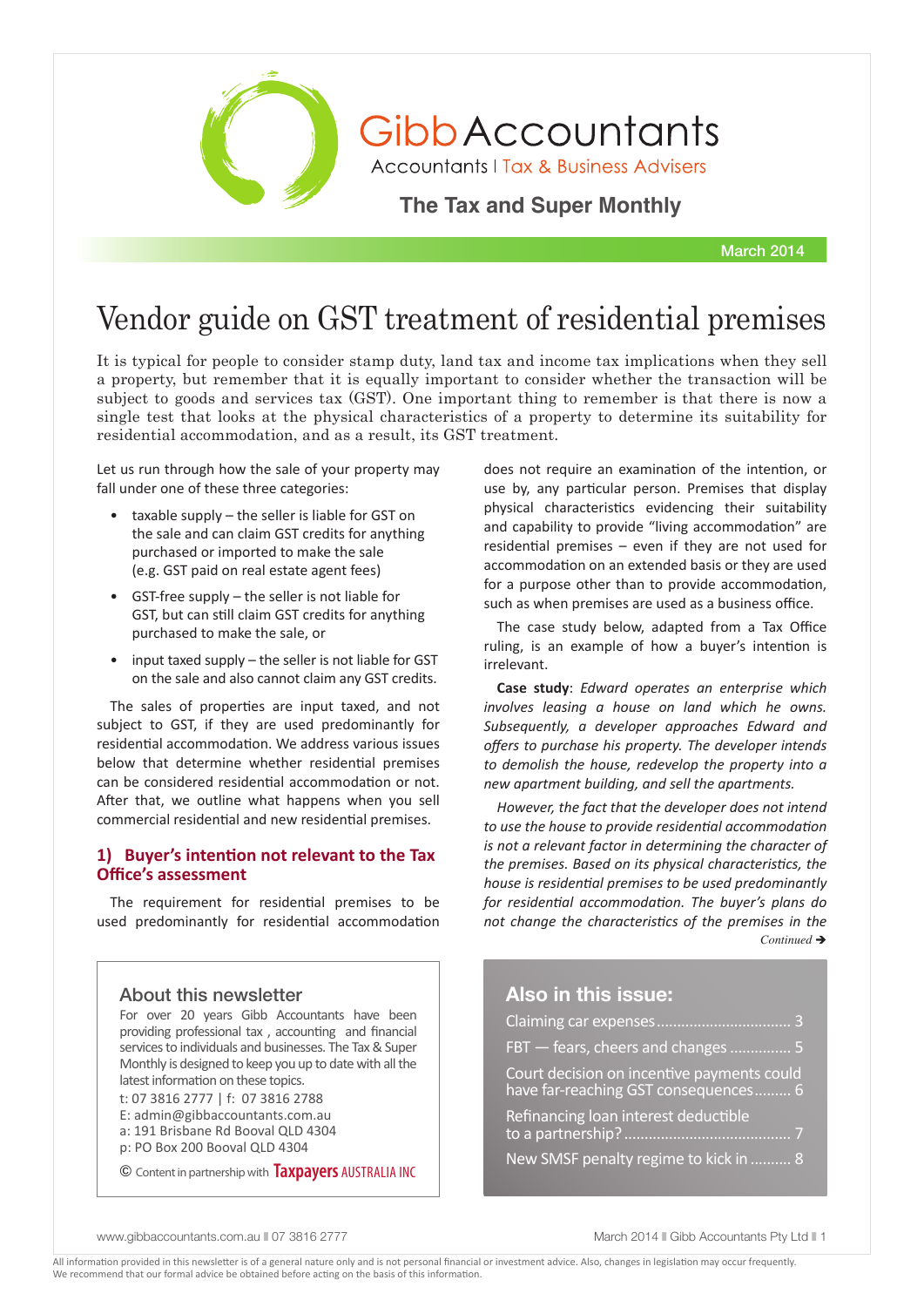#### Information Newsletter

#### GST treatment of residential premises (cont)

*hands of the supplier. As a result, the sale of the house is input taxed.*

#### **2) Fit for human habitation**

Residential premises are not fit for human habitation when they are in a dilapidated condition, which prevents them from being considered residential accommodation. They must also provide shelter and basic living facilities to be considered residential accommodation.

### **3) Sale of other facilities together with a residential unit**

A supply of a residential apartment in a building may include a garage, car-parking space or storage area within the building complex. If these are supplied together within the residential unit, then the supply of these lots will be input taxed. If however they are sold separately, then they are not a sale of residential premises to be used predominantly for residential accommodation and will therefore be subject to GST.

### **4) Premises used both for residential accommodation and for business purposes**

The supply of premises needs to be apportioned if part of it is not being used predominantly for residential accommodation. This is important for people running a business at home. For instance, if a residential premise is modified so that part of it is used as a business premise, the taxpayer will need to apportion the value of the supply of the premise between the taxable portion (that used for business) and the input taxed portion (the residential accommodation portion).

However, bear in mind that apportionment does not have to take place if merely one room of a residence is used for business purposes. For instance, if a room of a residential premise is used for office purposes without significant physical modification – like putting in furniture, shelving or communication lines – then this is not sufficient to require an apportionment. The whole of the sale or lease of these premises would be input taxed.

The case study that follows, again adapted from a Tax Office ruling, illustrates when a residential premise should be apportioned.



**Case study:** *Sharon decides to partly modify her house to use in her line of work as a doctor. She modifies an area of the house to provide office and consulting room space, an operating theatre, a waiting room and storage space for the business.* 

*The modifications result in the part of the premises consisting of the office, consulting room, operating theatre and car park no longer being residential premises used predominantly for residential accommodation.* 

*Alternatively, part of the premises is still designed predominantly for residential accommodation – comprising bedrooms, bathroom, kitchen, living room, lounge room and gardens.* 

*If Sharon later sells or leases the premises, she will need to apportion the value of the supply between the taxable and input taxed parts of the supply.* 

## **5) Land included with building used for residential purposes**

There is no restriction on the area of land that can be included with a building to be considered residential premises. It differs according to circumstances. Taxpayers will need to look at the extent to which the physical characteristics of the land and building as a whole indicate that the land is part of the building for residential purposes.

However, vacant land cannot be residential premises because it is not capable of being occupied for residential accommodation as it does not provide shelter and basic living facilities.

As mentioned earlier, the sale of premises are input taxed to the extent that they are used predominantly for residential accommodation. However, sale of commercial residential premises and new residential

*Continued* →

DISCLAIMER: All information provided in this publication is of a general nature only and is not personal financial or investment advice. It does not take into account your particular objectives and circumstances. No person should act on the basis of this information without first obtaining and following the advice of a suitably qualified professional advisor. To the fullest extent permitted by law, no person involved in producing, distributing or providing the information in this publication (including Taxpayers Australia Incorporated, each of its directors, councillors, employees and contractors and the editors or authors of the information) will be liable in any way for any loss or damage suffered by any person through the use of or access to this information. The Copyright is owned exclusively by Taxpayers Australia Inc (ABN 96 075 950 284).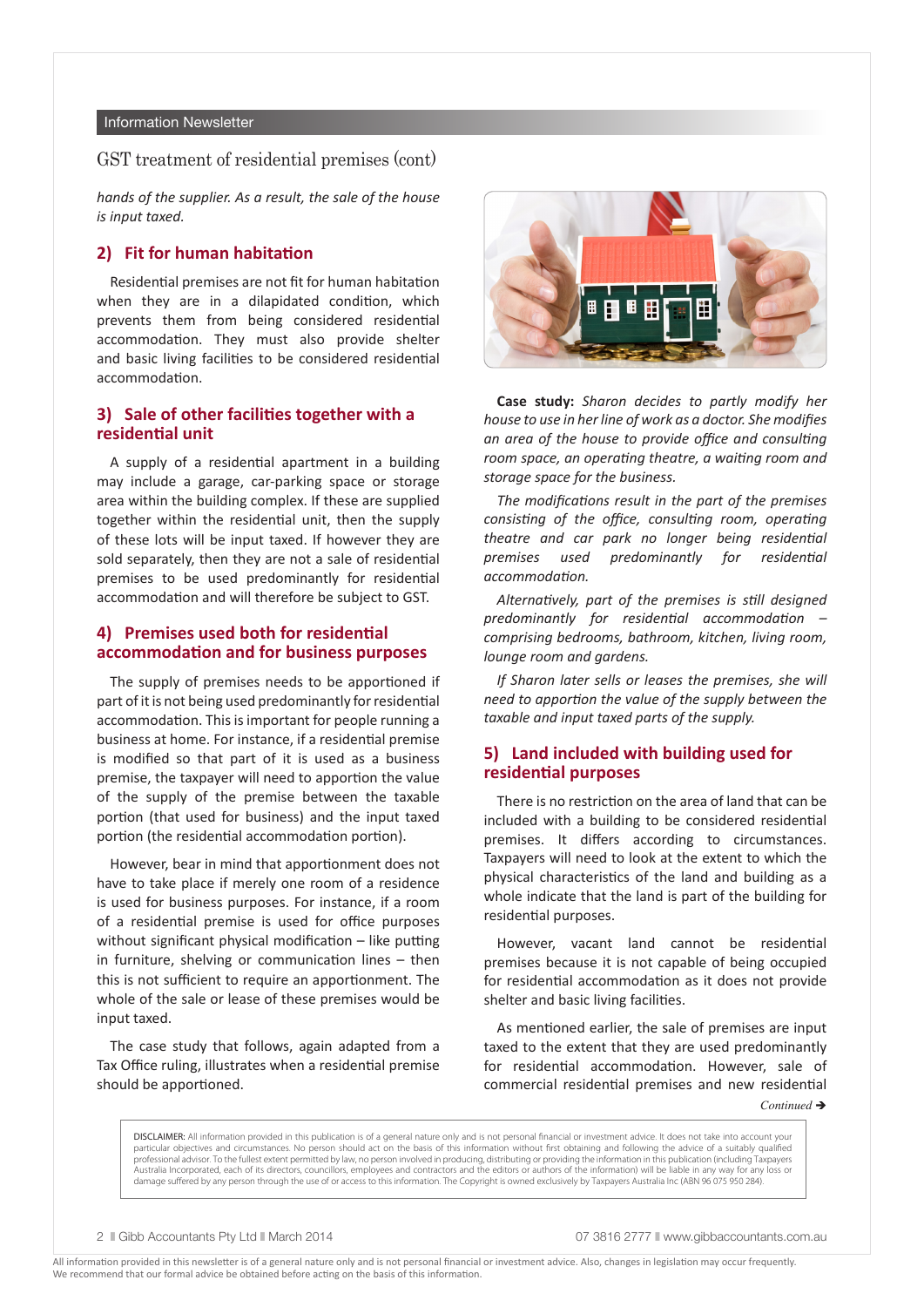### GST treatment of residential premises (cont)

premises – other than those used for residential accommodation before December 2, 1998 – are not input taxed and are therefore subject to GST.

#### **Commercial residential premises**

Commercial residential premises include the below:

- a) a hotel, motel, inn, hostel or boarding house
- b) premises used to provide accommodation in connection with a school
- c) a ship that is mainly let out on hire
- d) a ship that is mainly used for entertainment or transport or a marine at which one or more of the berths are occupied by ships used as residences
- e) a caravan park or a camping ground, or
- f) anything similar to the residential premises described in paragraphs (a) to (e).

Consult this office to find out more about the specific characteristics of the commercial residential premises. There are also variations on the places outlined that are still considered commercial residential premises, so be sure to seek advice.

#### **New residential premises**

A new residential premise is one that:

- has not been sold as a residential premise previously
- has been created through substantial renovations (consult this office to find out what constitutes "substantial renovation"), or
- is a new dwelling that has replaced an existing dwelling on the same land.

"Off the plan" sales and newly built homes are considered sales of new residential premises. Once the property has been continuously rented for five years however, it ceases to be a new residential premise.

Consult this office before selling a property, be it commercial or residential, to find out what the GST implications of the sale will be.  $\blacksquare$ 

# Car expenses – a very popular deduction, but you've got to get it right

Each year, the Tax Office reports that work-related expenses are the most common type of tax deduction claimed, and it also reports that one of the most popular of work-related claims is for vehicle expenses.

Vehicle expenses are a very regulated area for claiming deductions, so good guidance on making car expense claims is essential to stay on the right side of the taxman. It is not generally allowed, for example, to claim the cost of trips between home and work, even if you do minor work-related tasks on the way (such as for example picking up the mail from your employer's post office box).

This is also the case where you may be called into work while otherwise at home (if you were "on call" for example), or if you worked shifts that are outside usual work hours. The fact that there happens to be no public transport near where you work also generally doesn't make a difference.

#### **Allowable claims**

The rules do allow a claim however if you need to drive in order to carry bulky items (like an extension

ladder, for example) that can't be left at the workplace, or you have multiple sites that you travel between as part of your employment.

Claims can also be made if your home is a "base" of work (and you travelled from there to another site, such as a client's premises, to continue that work). You can also make a claim if you have a second job and travel directly from one workplace to another.

Car expenses are costs resulting from using your car for work (that is, to produce assessable income). But these deductions are only for "cars" and are not for other vehicles such as motorcycles, utes or vans (with a one-tonne capacity, or any vehicle with a nine or more passenger capacity).

Expenses for these vehicles are treated as "travel" expenses, as are costs for short-term car hire, bridge and road tolls, parking fees and such (but you must be eligible to make such claims — check with this office).

*Continued* è

www.gibbaccountants.com.au || 07 3816 2777 March 2014 || March 2014 || Gibb Accountants Pty Ltd || 3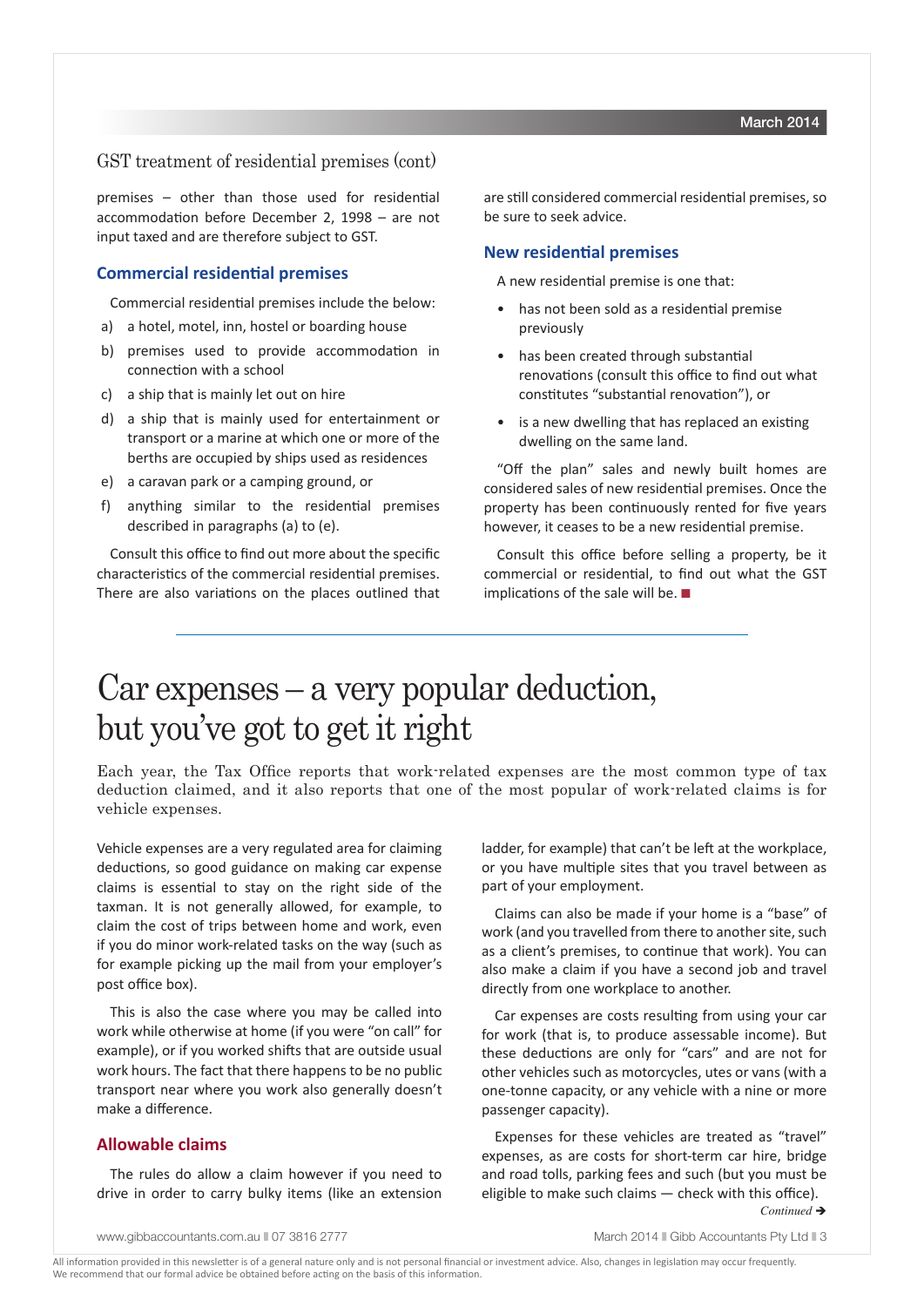### Claiming car expenses (cont)



#### **The methods**

To claim legitimate car expenses, the first step is to work out (and record) how many of the kilometres travelled are business kilometres. After that, there are four methods to choose from, and you can take up whichever of these methods give you the largest deduction – provided you have the back-up evidence if the Tax Office asks for it.

The four options to determine car expense deductions are:

- 1. cents per kilometre
- 2. 12% of original value
- 3. one-third of actual expenses, and
- 4. the logbook method.

#### *1. The cents per kilometre method*

The cents per kilometre method can be used to claim up to a maximum of 5,000 business kilometres per year (but no more than 5,000). You do not need written evidence, but you may need to be able to show how you worked out your business kilometres.

The number of kilometres is multiplied by a cents per kilometre rate based on the engine size of the vehicle used. This ranges from 63 cents for a 1.6 litre or less engine to 75 cents for a 2.601 litre or more engine. Hybrid cars are still based on the petrol driven cylinder volume. The resulting figure is divided by 100 to arrive at the amount you can claim in dollars.

#### *2. The 12% of original value method*

The 12% of original value method takes that portion of your car's original value as the claimable amount and you can travel more than 5,000 business kilometres in the claim period. If you bought the car, then 12% of the cost is used. If it is leased, a market value from the time you leased it is used.

But this method has a limitation applied for "luxury" cars, where a maximum cost is set and is indexed each year. It is \$57,466 for the 2013-14 financial year.

#### *3. The one third of actual expenses method*

The one third of actual expenses method is just as it sounds (and does not take in purchase price or include capital costs such as improvements to the vehicle). But you will need to have receipts for fuel and oil costs, or use the odometer records to calculate a reasonable estimate.

All other car expenses need to be recorded, as will the make and model, engine capacity and registration number. You can travel more than 5,000 kilometres, but may need to show how you worked these business kilometres out. The limit of \$57,466 also applies (which does not include GST by the way).

#### *4. The logbook method*

The logbook method requires that you record each car expense (in a logbook, naturally – you can get a blank one at most newsagents). The logbook needs to be kept for at least 12 weeks.

Your claim is worked out on the business use percentage for each expense (and again, not the purchase price or improvements). You will need to keep odometer readings and records of all other car expenses, and use the logbook to work out the percentages.

#### **Input tax credit claims**

If you are registered for GST you will need all the carrelated invoices to claim back the right amount of input tax credits. You will again need to know the business kilometres to work out the percentage. Only expenses made for a "creditable purpose" are eligible for input tax credit claims.

One interesting, and perhaps unintended, benefit for employers is that where a car is supplied to an employee, and that employee uses the vehicle for part-private uses, the employer can still claim input tax credit entitlements at the full amounts, unaffected by this employee private use. This is because the Tax Office views the use of the car by the employer (giving the employee the benefit of using it) as still qualifying as a "creditable purpose", and therefore entitling the employer to claim full input tax credits.

For the one third of actual expenses and the 12% of original value methods, you can make a claim of one third of the input tax credits included in the cost. With the logbook method, the percentage of business use determines the extent of input tax credit claim.

Since car expenses are the most claimed workrelated expense, be sure to consult this office on what constitutes an allowable claim adn which if the four claiming methods will work out best for your  $circumstances.$ 

<sup>4</sup> **|| Gibb Accountants Pty Ltd || March 2014 07 3816 2777 || www.gibbaccountants.com.au**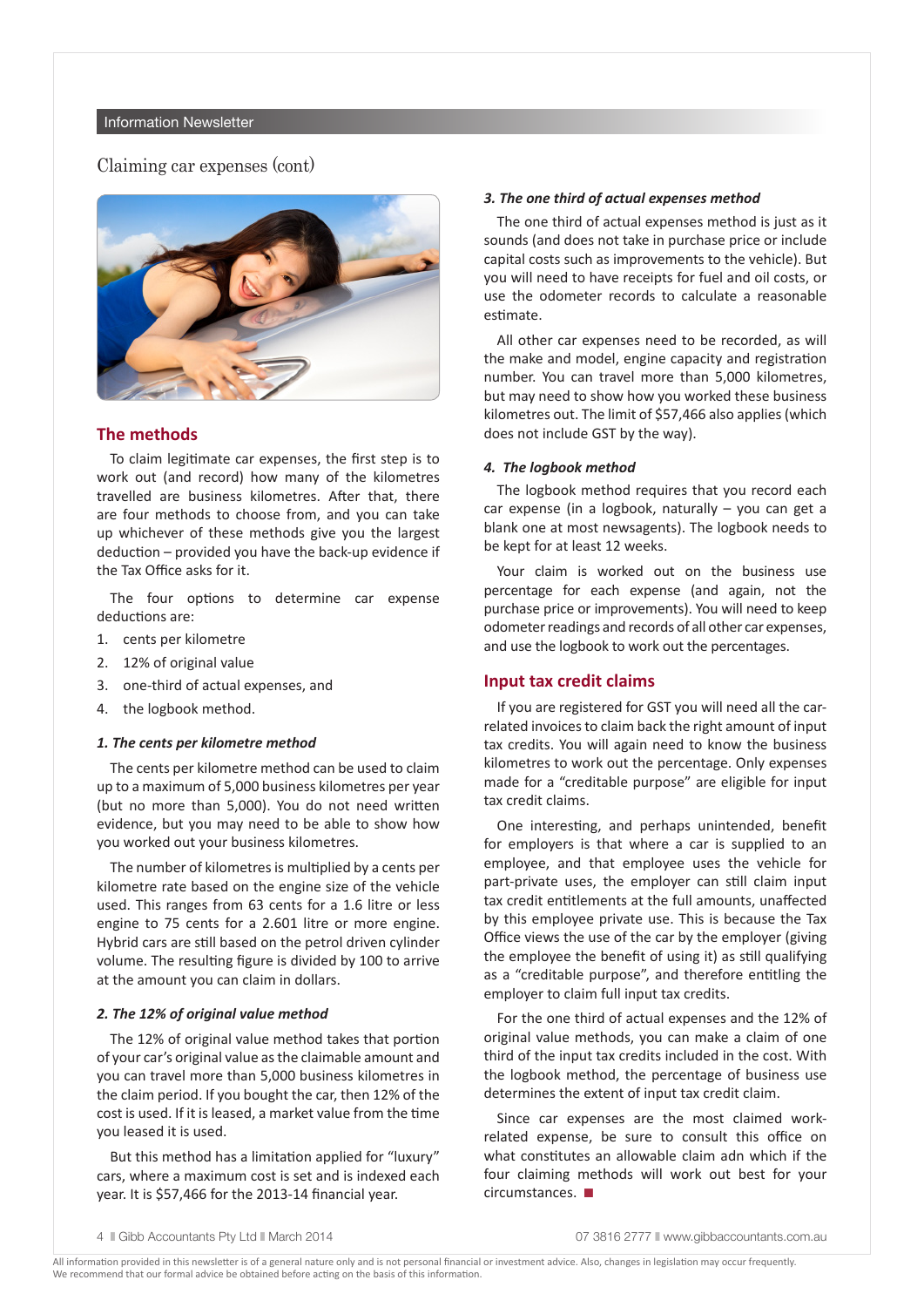# FBT – fears, cheers and changes

The current FBT year is just wrapping up, and it has been a period of potential turmoil with the proposal to scrap the statutory formula method for calculating car benefits. However not long after this landed on the legislative table it was swept off it again by the current government. So the status quo remains in this area of FBT law. But it may have served as a distraction from some other important adjustments, one of which is that the FBT rate is increasing come April 1.

The increase to the FBT rate (and gross-up rates) comes about due to the Medicare levy increasing from 1.5% to 2% of taxable income from July 1, 2014. The boost to the levy is to be directed to the DisabilityCare Australia Fund. Consequently, the FBT rate will increase from its present 46.5% to 47%, but comes into force earlier (for the FBT year commencing April 1, 2014).

Type 1 and type 2 gross-up rates are also affected, and ultimately the grossed-up taxable value of fringe benefits provided. The rate for type 1 benefits increases from 2.0647 to 2.0802, and type 2 from 1.8692 to 1.8868, both from April 1. For employers, the additional FBT payable due to the increase (in percentage terms for each dollar of benefit provided) is 1.83% for type 1 benefits and 2.03% for type 2 benefits.

Note that the higher gross-up formula was introduced to avoid allowing employers the benefit of claiming GST input tax credits for items bought for the private use of employees. The higher gross-up effectively recovers the input tax credit that an employer can obtain in providing a fringe benefit.

Also the Tax Office recently changed the lodgement due date for 2014 FBT returns that are lodged electronically through this office. This deadline is now June 25, 2014. Payment of any outstanding FBT is still due by May 28.

The Tax Office also revealed in its compliance program for 2013-14 that it will be actively pursuing non-lodgement of FBT returns. It will be focusing on employers that may have FBT obligations but that are not in the FBT system, indicating that this will be achieved through the use of third-party information for example, where motor vehicles are registered in the business name, but no FBT return has been lodged or employee contributions disclosed.

In July 2013, the Tax Office issued 10,000 letters to employers that may have an FBT obligation in respect of a motor vehicle registered in the business name. It will not be surprising to see such campaigns continue

for 2013-14 given that car fringe benefits accounts for a significant slice of FBT revenue. This will be the case given that the statutory formula method remains as an option for valuing car fringe benefits, as mentioned above.

Tax and FBT issues in relation to the Living Away From Home Allowance (LAFHA) continue to test both employers and employees, with some of the central concerns emanating from amendments made to the LAHFA provisions that limit the FBT concession available when providing such benefits to certain employees.

Apart from fly-in fly-out or drive-in drive-out workers, the concessional treatment is limited to employees who:

- maintain a home in Australia (at which they usually reside) for their immediate use at all times while required to live away from that home for employment purposes
- will resume living at that home when no longer away from it for employment purposes
- incur expenses for accommodation, food and drink for a maximum of 12 months while at a particular work location, and
- have provided their employer with a declaration that they are living away from their home.

There are some further substantiation requirements, depending on employee circumstances. In working out an employer's FBT liability, the taxable value of LAFHA fringe benefits provided to eligible employees can be reduced by:

- the amount of the employee's actual substantiated accommodation expenditure while living away from home for employment
- the amounts incurred for food and drink costs, less a statutory amount if applicable (note that "reasonable amounts" for food and drink costs have been determined by the Tax Office — ask this office for these).

The tax treatment of expenditure incurred under LAHFA arrangements can be quite complex, and it is advisable to seek advice on this matter. The Tax Office says it will embark on an educational campaign over the 2013-14 FBT year relating to these and other LAFHA sticking points. It has also made available several forms and declarations that may be relevant, depending on the circumstances of an employee. The relevant forms and declarations are available from this office.  $\blacksquare$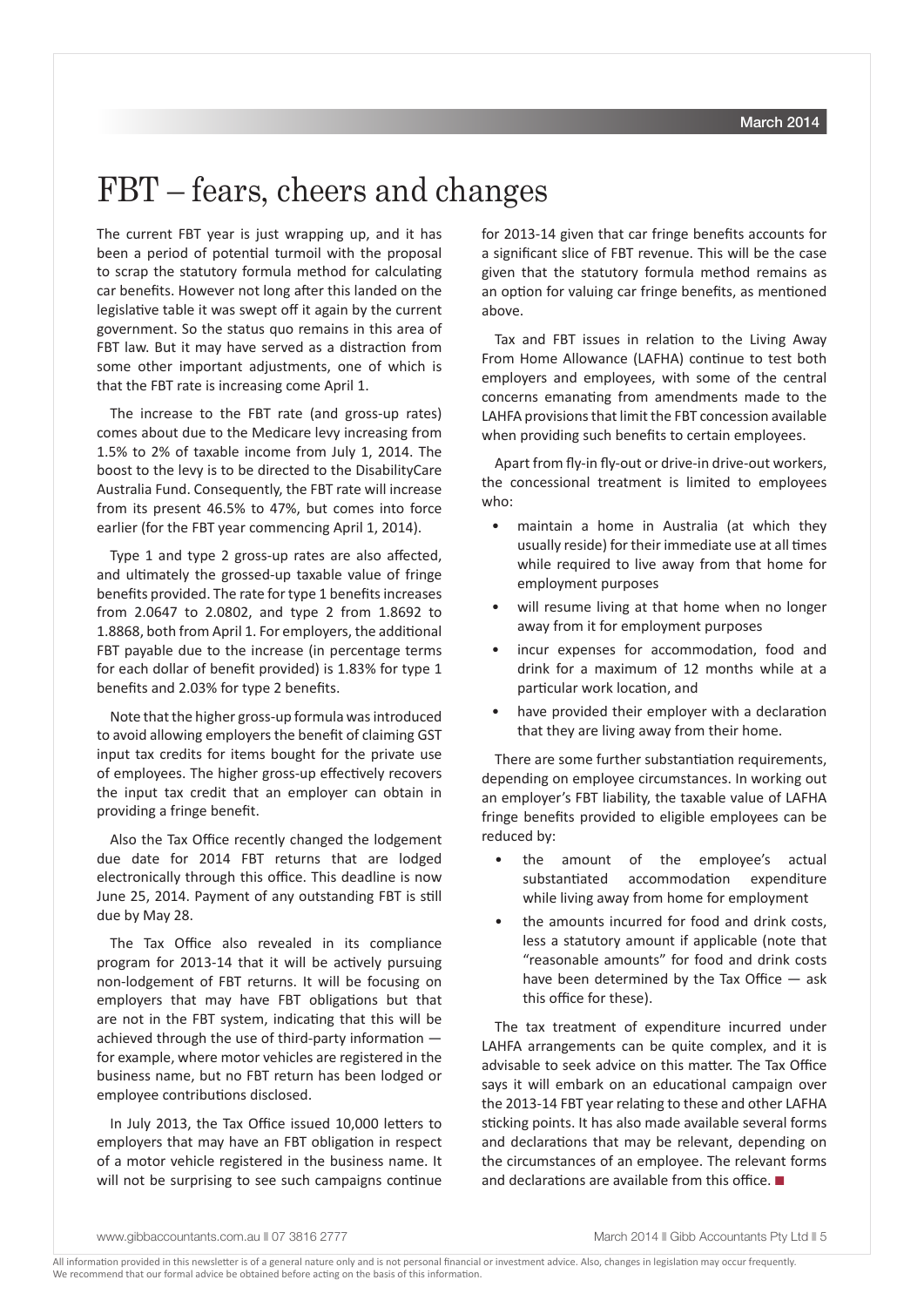# Court decision on trade incentive payments could have far-reaching GST consequences

A recent decision by the Full Federal Court dealt with the goods and services tax (GST) treatment of four types of manufacturer incentive payments made to a car dealership. However the decision, and the Tax Office's response, is likely to have an impact in the wider market, not just in the motor vehicle dealership industry.

The GST law in relation to identifying "supply" and "consideration for supply" are not industry specific. Therefore the interpretations and concepts that have been highlighted by the court case may have implications for business taxpayers in many other industries that use supplier rebate programs, incentive agreements and similar schemes.

In fact, should any business's circumstances reflect the decisions in the case and/or the Tax Office's administrative advice as offered in its "decision impact statement", that business may well be entitled to claim a refund. In fact, all business taxpayers should also take these factors into consideration before finalising any proposed future supplier rebate or incentive agreements.

#### **The case**

A business taxpayer, AP Group, ran a number of car dealerships, selling motor vehicles to end users. AP Group entered into dealership agreements with vehicle manufacturers and wholesale distributors, which included incentive payments such as the following:

- 1. Fleet rebate in some cases the dealer will have paid more for a car than if they were a fleet buyer, so the difference in price is paid to the dealer
- 2. Run-out model support payment the dealer receives payments by reference to cars earmarked from specified run-out stock (with no requirement to pass on any discount to end user)
- 3. Retail target incentive payments made to dealers that achieve sales volume targets
- 4. Wholesale target incentive orders placed within certain parameters for a qualifying period receive percentage discount on subsequent invoices, with payments not tied to sales made.

The Tax Office had taken the view that each of these attracted liability for GST, as they were "consideration for taxable supplies" under the GST rules. The taxpayer



however disagreed with this, with the resulting appeals and counter-appeals landing the case before the Full Federal Court.

#### **The outcome**

The end result from the AP Group case is that the first two of the above payments have been deemed to attract GST, while the last two do not. Basically this is because the Full Federal Court was of the view that the first two constitute "consideration" for the supply of cars to AP Group's customers. Therefore GST will specifically be payable on fleet rebates and run-out model support payments that have the characteristics of the examples in the case, however in more general terms similar incentive arrangements for businesses operating in industries other than vehicle retail may in fact also attract GST.

And a warning regarding motor vehicles that were subject to the luxury car tax (LCT) before the court decision – the LCT liability will increase as a result of the incentive payment being added to the consideration paid by the customer, or for cars that were just under the LCT threshold before may now be over it.

The Tax Office's decision impact statement (ask this office for a copy, or speak to us about it) makes it plain that the Tax Office may consider similar incentive agreements made in other industries to be "consideration for taxable supplies", but it says that this will be dependent on relevant facts and circumstances. It also says that it will prepare guidance for other industries.

The Tax Office has also announced that it is reviewing GST public rulings that discuss "supply" as well as "consideration for supply" to determine whether any revisions are necessary to these rulings. Consult this office for more if you have any concerns regarding this area of the tax law.  $\blacksquare$ 

<sup>6</sup> Cibb Accountants Pty Ltd March 2014 **07 3816 2777** N www.gibbaccountants.com.au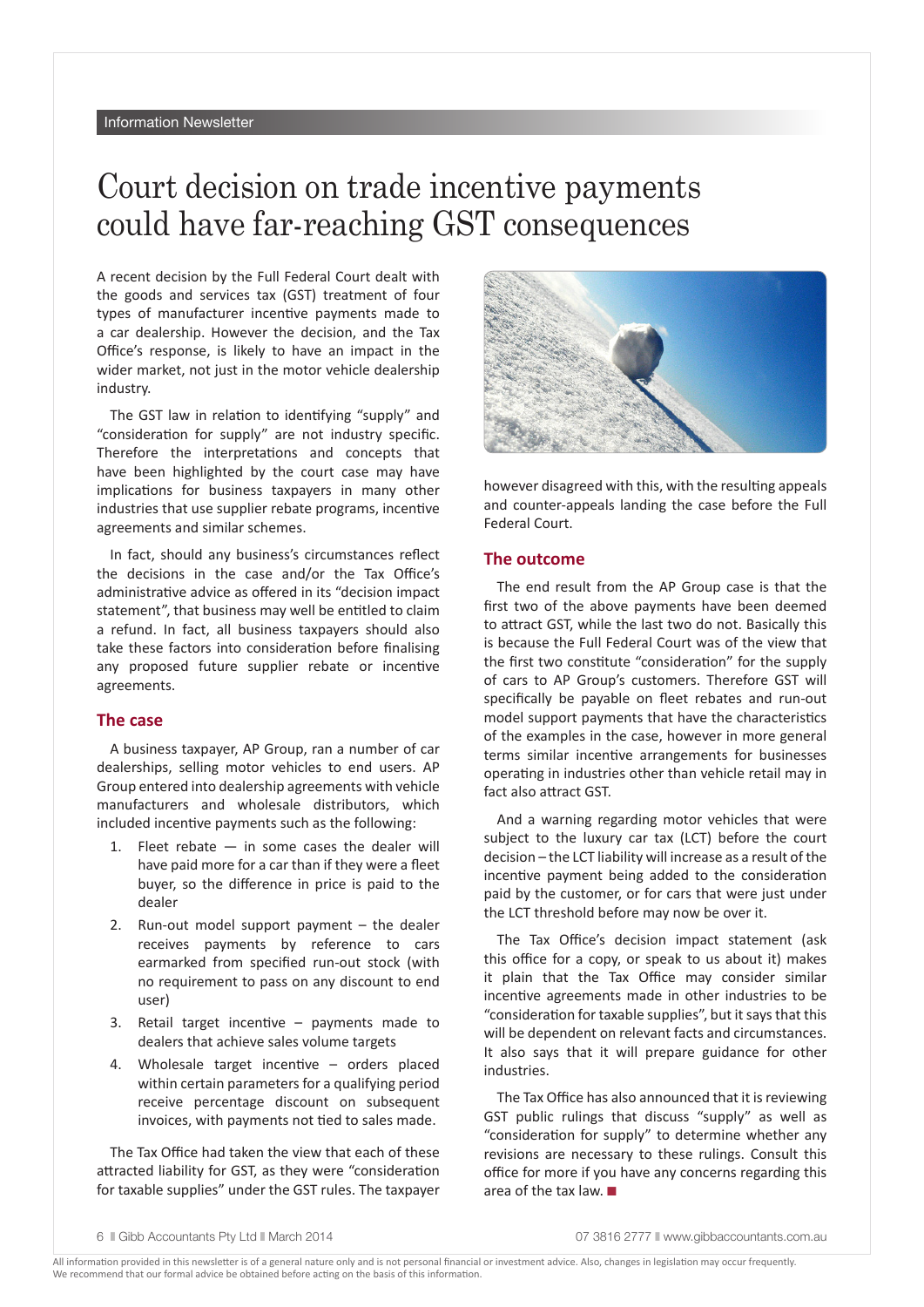# Loan interest can be deductible to a partnership

A general law partnership is formed when two or more people (and up to, but no more than, 20 people) go into business together. Partnerships are generally set up so that all partners are equally responsible for the management of the business, but each also has liability for the debts that business may incur.

#### **Partnership deduction for interest expenses**

A typical scenario when launching a business based on a general law partnership structure sees each partner advance some capital to start up the enterprise. As the income years come and go, each partner takes a share of the profit and counts this as part of their personal assessable income for tax purposes.

However as the business becomes established, or better yet proves to be viable and becomes a successful operation, there is likely to come a time when its working capital — which had been financed from each partner's pocket  $-$  can be refinanced through the partnership business borrowing funds.

For such partnerships, there is a "refinancing principle" under tax law that spells out some general principles governing the deductibility of loan interest in such circumstances.

As a general rule, interest expenses from a borrowing to fund repayment of money originally advanced by a partner, and used as partnership capital, will be tax deductible. This is covered in tax ruling TR 95/25 (you can ask this office for a copy).

The ruling states that to qualify for a tax deduction, the interest expense "must have sufficient connection" to the assessable income producing activities of the business, and must not be "of a capital, private or domestic nature".

However interest on borrowings will not continue to be deductible if the borrowed funds cease to be employed in the borrower's business or income producing activity. Nor will deductibility be maintained should borrowed funds be used to "preserve assessable income producing assets". There is also a limitation on deductibility of loan interest in that borrowings to repay partnership capital can never exceed the amount contributed by the partners.

The ability to make these interest expense deductions under the "refinancing principle" is generally limited to general law partnerships — and not tax law partnerships such as those used to jointly purchase an investment property. This principle would also not apply to companies or individuals. (There are very prescribed conditions where, for example, a company may make such a claim, but under very specific circumstances.)

### **Other partnership facts and foibles**

Partnerships can be less expensive to set up as a business structure than starting business as a sole trader, as there will likely be greater financial resources than if you operated on your own. On the flip side however, you and your partners are responsible for any debts the partnership owes, even if you personally did not directly cause the debt.

Each partner's private assets may still be fair game to settle serious partnership debt. This is known as "joint and several liability"  $-$  the partners are jointly liable for each other's debts entered into in the name of the business, but if any partners default on their share, then each individual partner may be severally held liable for the whole debt as well.

Other general factors to note about partnerships include:

- the business itself doesn't pay income tax. Instead, you and your partners will each need to pay tax on your own share of the partnership income (after deductions and allowable costs)
- the business still needs to lodge a tax return to show total income earned and deductions claimed by the business. This will show each partner's share of net partnership income, on which each is personally liable for tax
- if the business makes a loss for the year, the partners can offset their share of the partnership loss against their other income
- a partnership does not account for capital gains and losses; if the partnership sells a CGT asset, then each partner calculates their own capital gain or loss on their share of that asset
- the partnership business is not liable to pay PAYG instalments, but each partner may be, depending on the levels of their personal income
- as a partner you will need to take care of your super arrangements, as you are not an employee of the business, and
- money drawn from the business by the partners are not "wages" for tax purposes.

Lastly, as with any business, the partnership will need an ABN and will need to register for GST if the business's annual turnover is more than \$75,000 (before GST).  $\blacksquare$